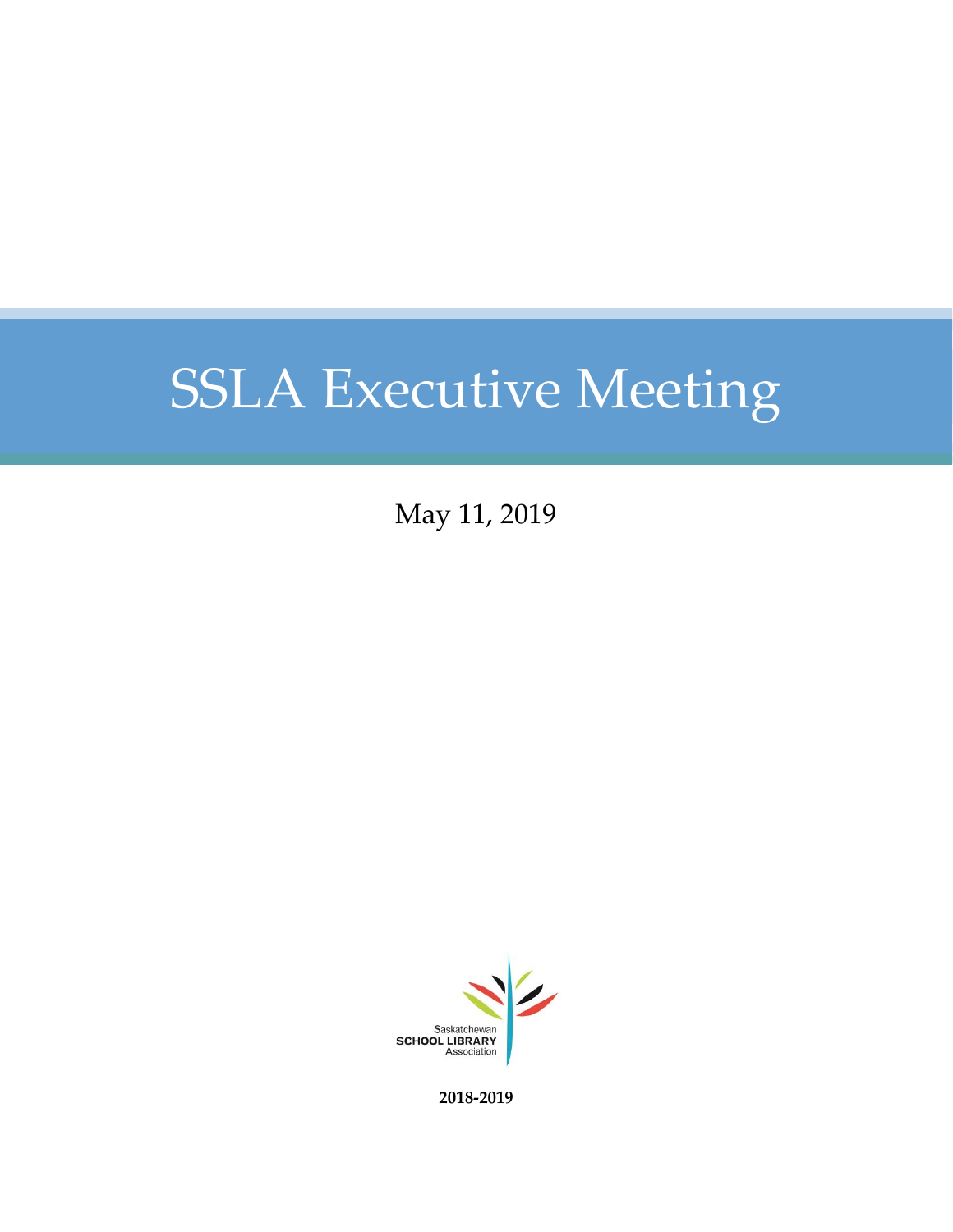

May 11, 2019

#### **Date**

March 11, 2019; 9:00am – 12:00pm Location: Dr. Martin LeBoldus High School, 2350-25<sup>th</sup> Avenue, Regina, SK Link for online participants:<https://ca.bbcollab.com/guest/3f037bc3c1f241c5a452c5eb7648047e>

#### **Call to Order**

The meeting of the Saskatchewan School Library Association was called to order at 9:02 AM on May 11 by Gaetan Hammond.

Meeting was called to order at 9:02 AM.

#### **Present: Gaetan, Sophie, Charlotte, Carla, Carol, Regan, Katie Regrets: Hannah**

#### **1. Approval of Agenda**

- 1.1. **The agenda was** *unanimously approved* **as distributed.**
- 1.2. **Additions to the agenda:** 5.2, 5.3, 5.4

#### **2. Approval of Minutes**

**2.1. The minutes of the previous meeting were** *unanimously approved* **as distributed.**  Motioned by Carol, seconded by Regan and Carla, approved

#### **3. Reports**

**3.1. President**

Letter of thanks from CSL. Still working on directory. Medium will be archived on website.

#### **3.2. Past President**

Charlotte presented at the IT Summit. Good Spirit paid for travel so SSLA will cover hotel room and meals. Judy Nicholson would like to include a write-up about our anniversary social. Looking for some more names of library leads in SK.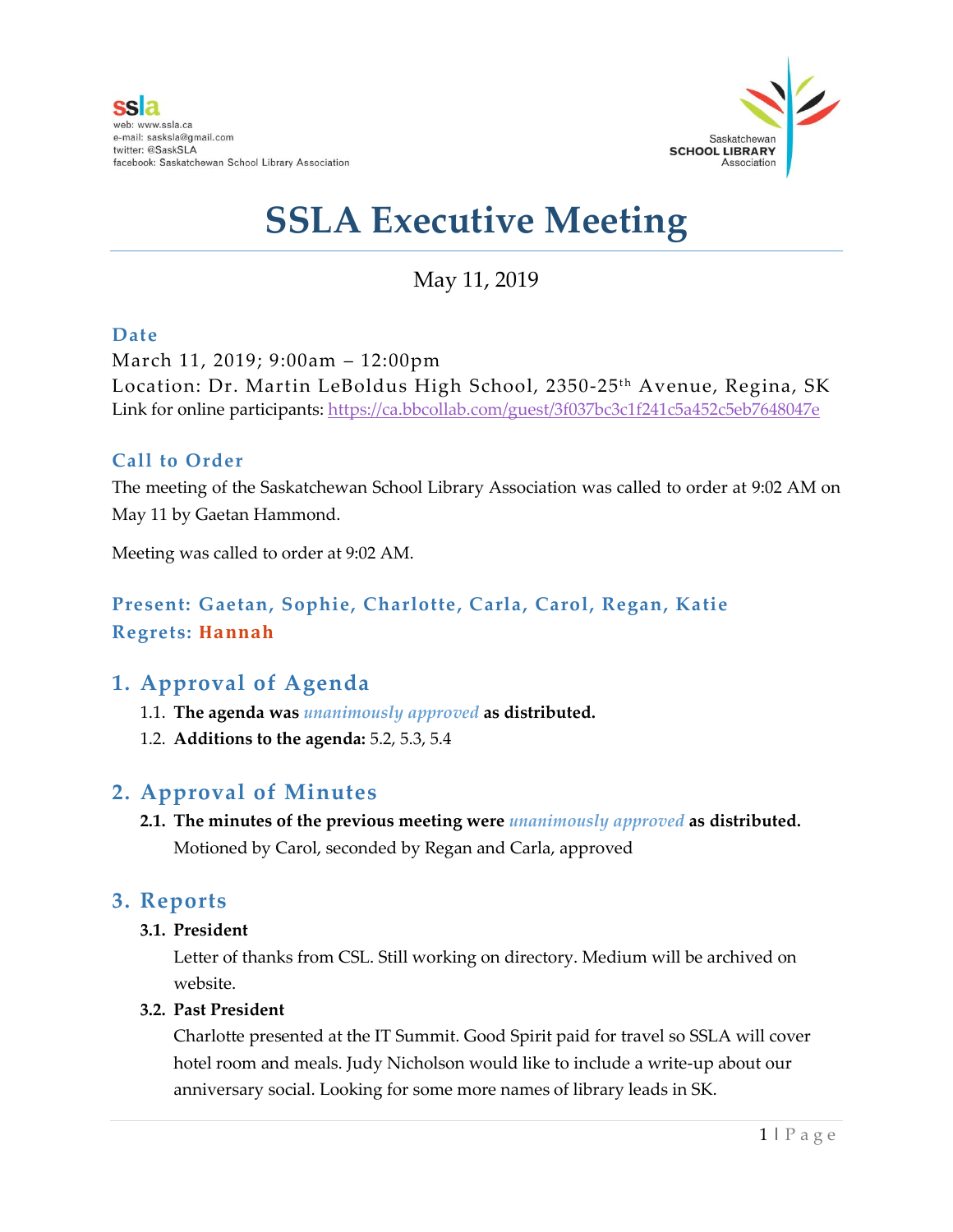



#### **3.3. Treasurer/Membership**

Conference payments and refunds all complete. Getting bank draft for Ruth today. Cheques sent to venues. Carol is wondering which budget the anniversary social should come from.

#### **3.4. Professional Learning Councillors**

Regan is still working on updating a budget sheet for the conference. It looks like we did make some money. A few issue with room set up in Regina at Queensbury. Food ran short, but meal was almost over when that happened, then had to ask for plates to be cleared. No policy in place for cancellations or late registrations. Carol will have final numbers for conference budget.

#### **3.5. Publications Councillors Report**

Working on next edition content. Katie has an idea about articles in future. Charlotte could do a piece on the IT Summit. Another piece could be written about the conference.

#### **3.6. Special Projects Councillors**

Paulette said Special Project report is due June 1 (Action Item).

#### **3.7. Secretary/Archivist/Membership**

ACTION ITEM: End of year newsletter, send end of year responsibilities to exec. Promote learning events for next year, and new edition of The Medium.

#### **4. Open Issues**

#### **4.1. Anniversary Social**

Create an additional budget line. Gaetan motions, seconded by Regan and Katie.

#### **5. New Business**

#### **5.1. Correspondence**

- **5.1.1. Canadian School Libraries**
- **5.1.2. Saskatchewan Library Association**
- **5.1.3. Canadian School Libraries Letter of Thanks**

#### **5.2. New Passwords**

Twitter hack! Twitter support fixed everything quickly but to be safe, Gaetan updated our passwords. The website password has been changed. Gaetan shared the password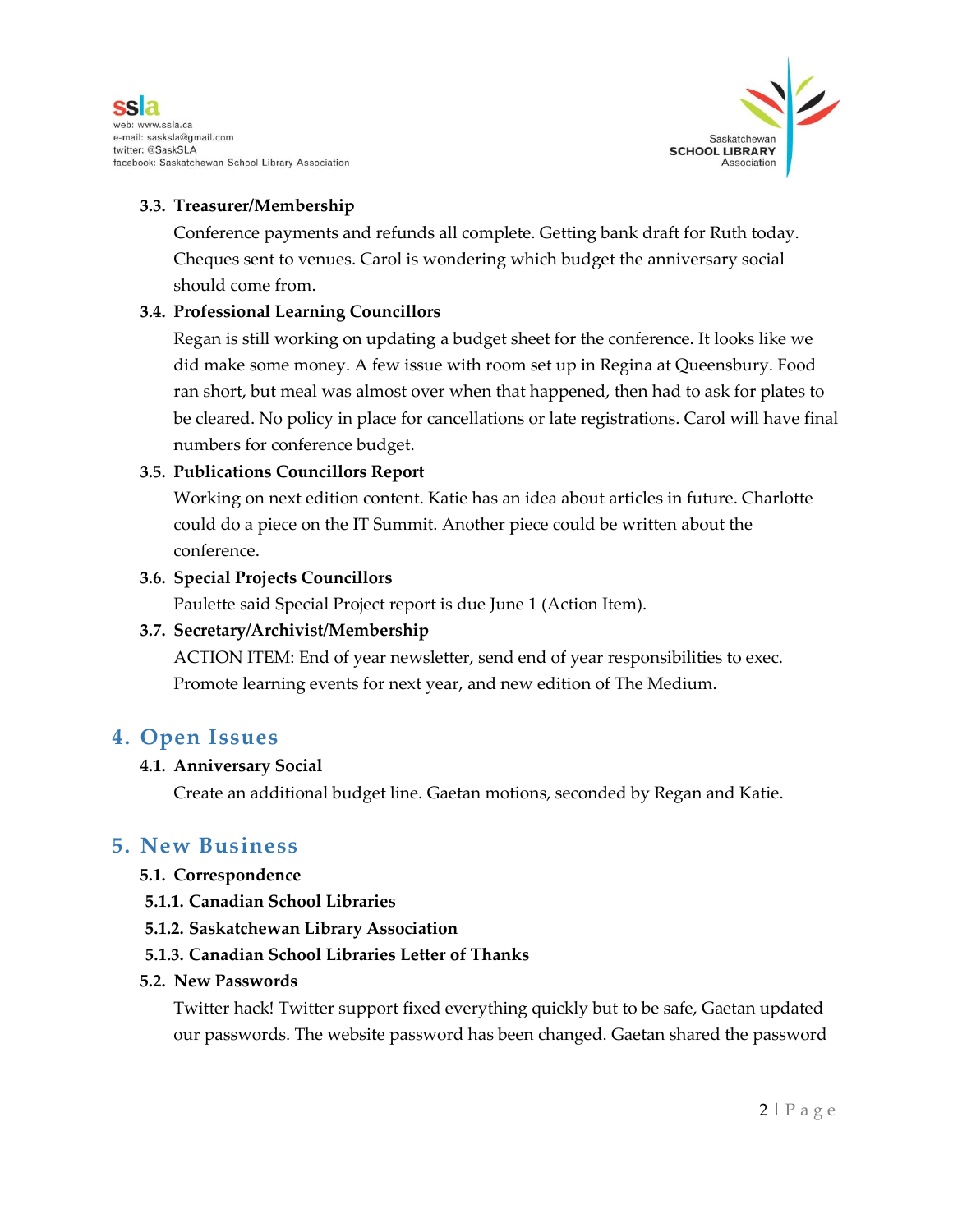

to log into the "veil" and the remainder of our passwords have been updated from there.

#### **5.3. SLA Invitation**

SLA Conference 2020 Chair would like us to join their conference. Gaetan is willing to present a break-out session there.

#### **5.4. Conference Feedback**

We will review this for June meeting.

### **Adjournment:**

Meeting was adjourned at 9:50 AM by Katie. The next general meeting will be at 10AM on June 8, 2019 at LeBoldus High School in Regina.

Minutes submitted by: Sophie Long

Approved by: Gaetan Hammond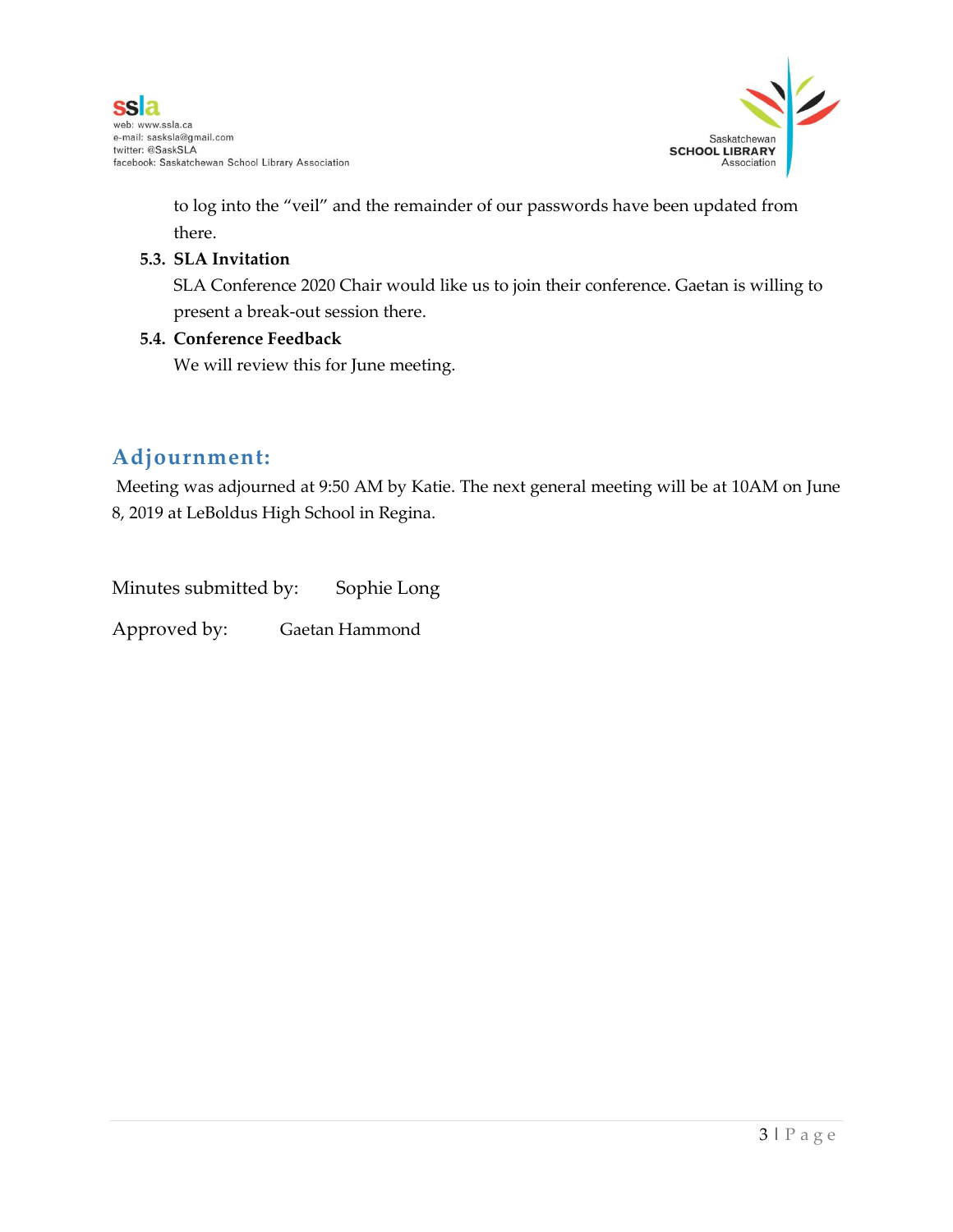

May 11, 2019

## **SSLA Executive Action List**

| <b>Action</b>                                                                       | <b>Who</b>        | <b>Comments</b> |
|-------------------------------------------------------------------------------------|-------------------|-----------------|
| Update liaison list                                                                 | Sophie            | In progress     |
| Review school division contacts                                                     | Charlotte, Sophie |                 |
| Set meeting date for Special Projects meeting (in Regina?)                          | Hannah, Carla     |                 |
| Send AGM reports to Gaetan                                                          | Executive         |                 |
| Send personal photo/headshot to SSLA Gmail account                                  | Executive         |                 |
| Send out contracts for Learning Events                                              | Gaetan/Sherry     | In progress     |
| Contact Gina Cherkowski for Conference 2021                                         | Regan             | On hold?        |
| Contact possible presenters for learning events                                     | Gaetan            |                 |
| Review roles assigned in the Strategic Plan and complete<br>associated tasks        | Executive         | Ongoing         |
| Promote SSLA events, publications, membership and<br>digital badges on social media | Executive         | Ongoing         |
| Submit any expenses or requisitions to Carol as they arise                          | Executive         | Ongoing         |
| Support all members and be cognizant of stresses and<br>challenges.                 | Executive         | Ongoing         |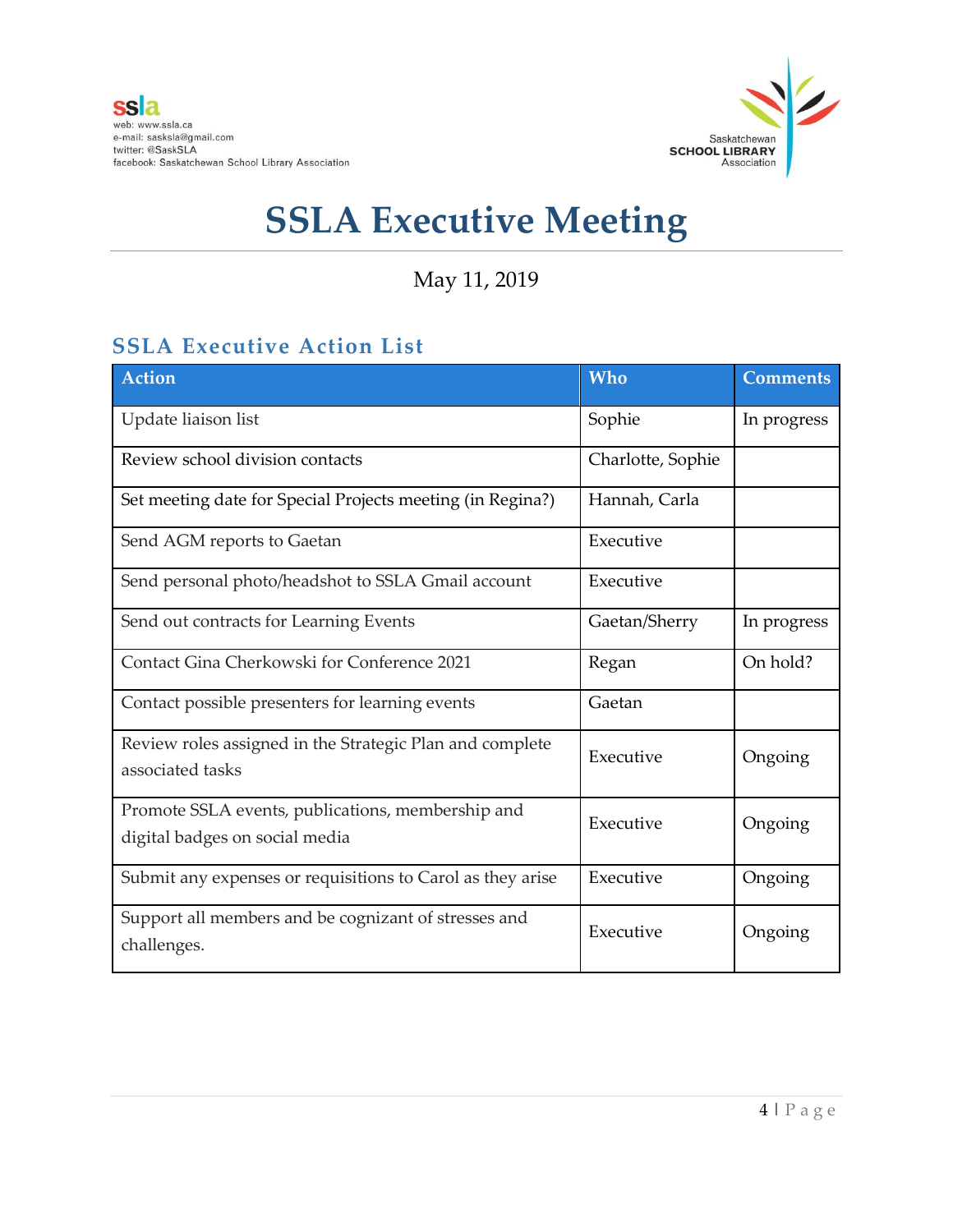

May 11, 2019

## **President's Report**

#### **Information Items**

- Monitored the SSLA Gmail account, and directed a few conference receipt requests to Carol.
- Received a letter of thanks from CSL.

#### **Action Items**

- Continuing work on a Sask School Libraries directory.
- Put archived *Medium* articles on the website.
- Work on year-end report for 2018-2019.

Report submitted by: Gaetan Hammond

Approved by: Gaetan Hammond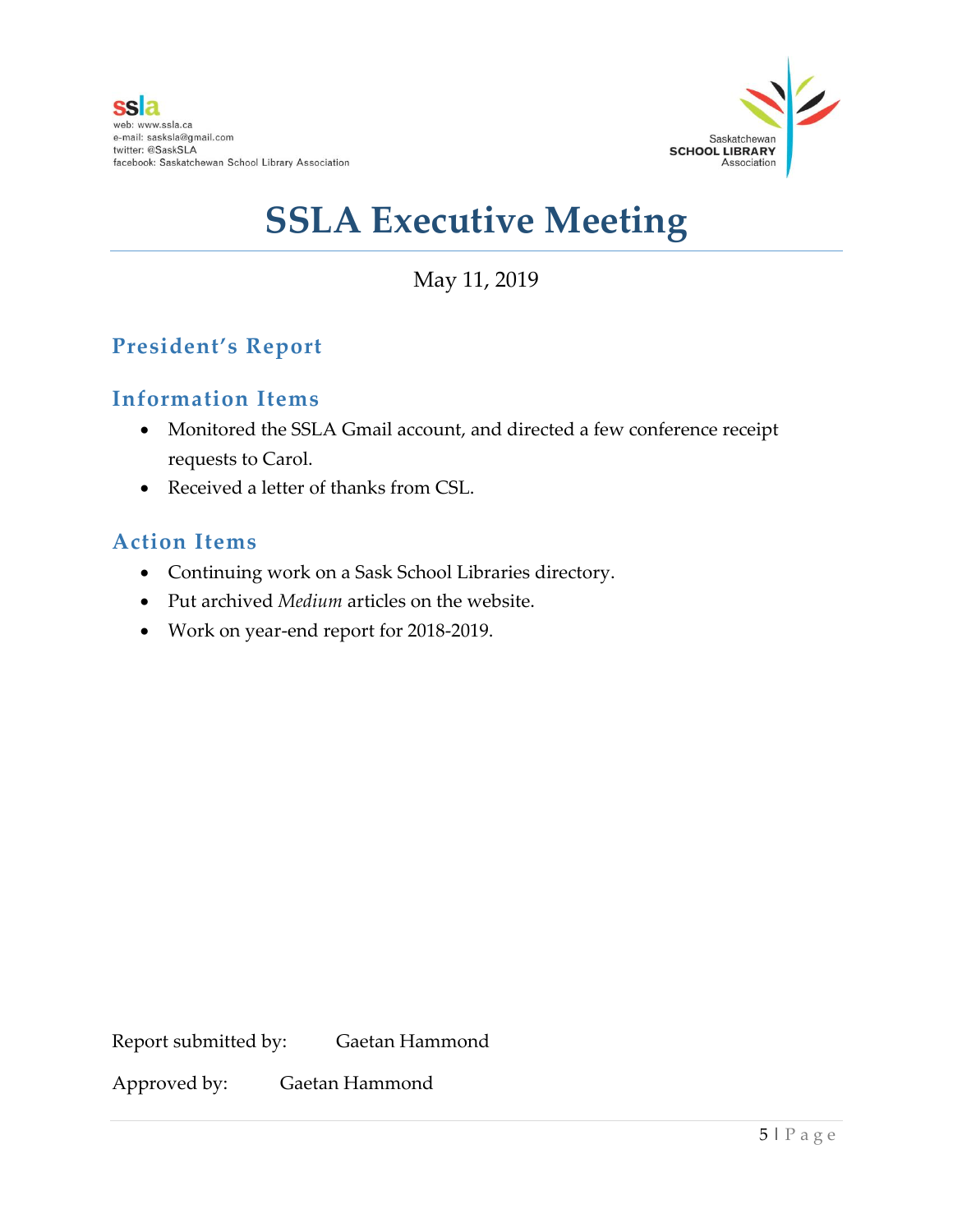

May 11, 2019

## **Past President's Report**

### **Information Items**

- Compiled the news from our liaisons.
- Attended a Multitype Library Board meeting in Saskatoon on May 1.
- Continued working on the list of contacts persons responsible for libraries in their school division.
- Completed a write-up for SLA on our SSLA Anniversary celebration.
- Will have presented a session at the ITSummit
	- **Real News, Reputable Journals, and Reliable Online Content** | Charlotte Raine, Elgin Bunston

Saskatchewan schools have access to a wide range of online library resources available through the Ministry of Education. Most of these products offer, text-to-speech, citation tools, and integration with Microsoft and Google. Find out how to access these resources and see how they can be used in a classroom setting. This is also an opportunity for discussion about how these resources add value in the classroom and for students as they prepare for postsecondary education, and for feedback to the Ministry that could affect the resources offerings of the future.

### **Action Items**

- Collect any photos from the anniversary celebration that are available.
- Write an article for the *Medium* from the ITSummit
- Check with executive to see if they have any leads for school divisions missing a contact person.

Report submitted by: Charlotte Raine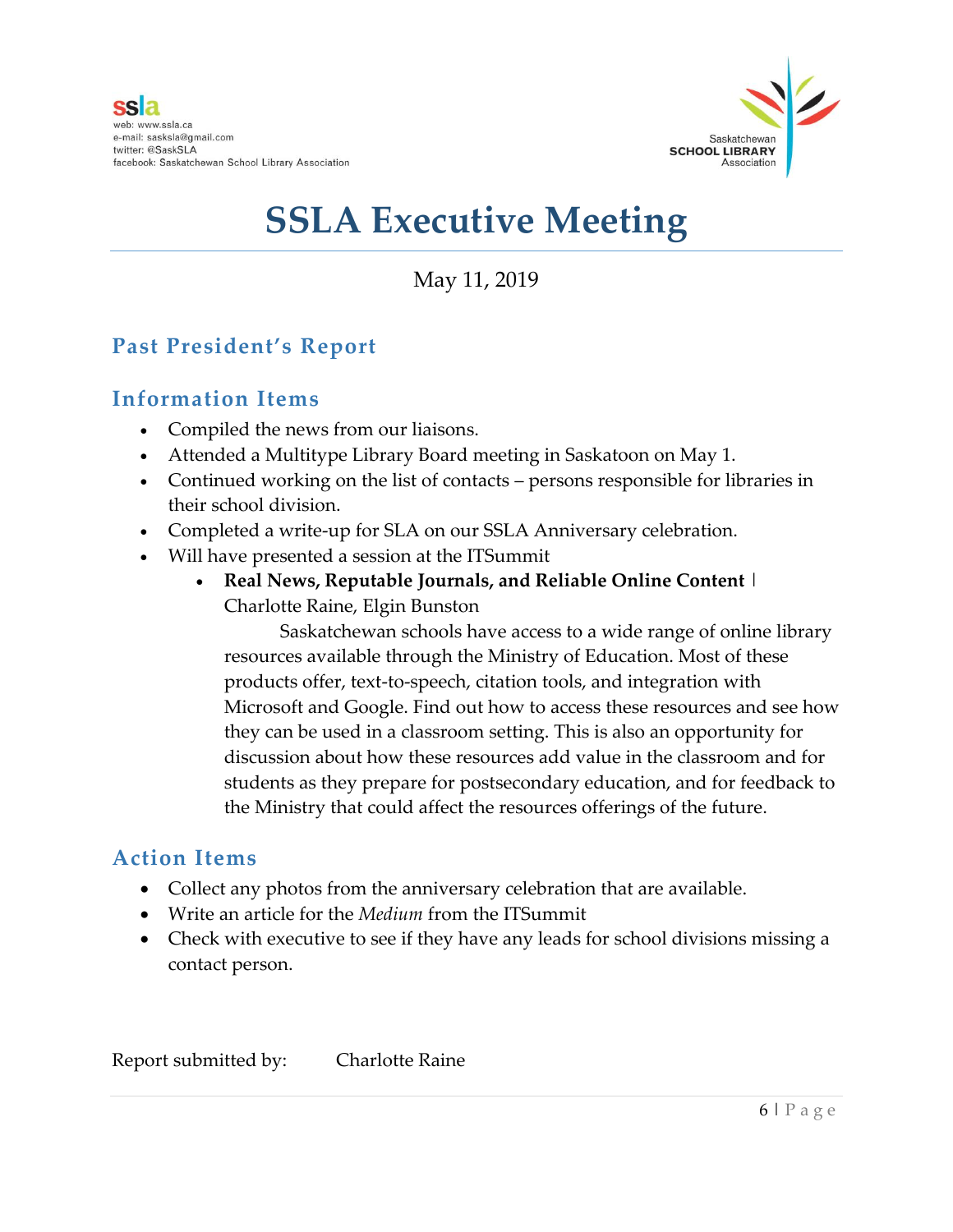

## **SSLA Executive Meeting**

## May 11, 2019

## **Treasurer's Report**

### **Information Items**

- All registration payments and refunds processed for conference
- Waiting for cheque requisitions to process payments for venues and presenter

### **Action Items**

- Ask at meeting how to reconcile Anniversary Social Costs
- Send payments to venues and presenter

Report submitted by: Carol Preece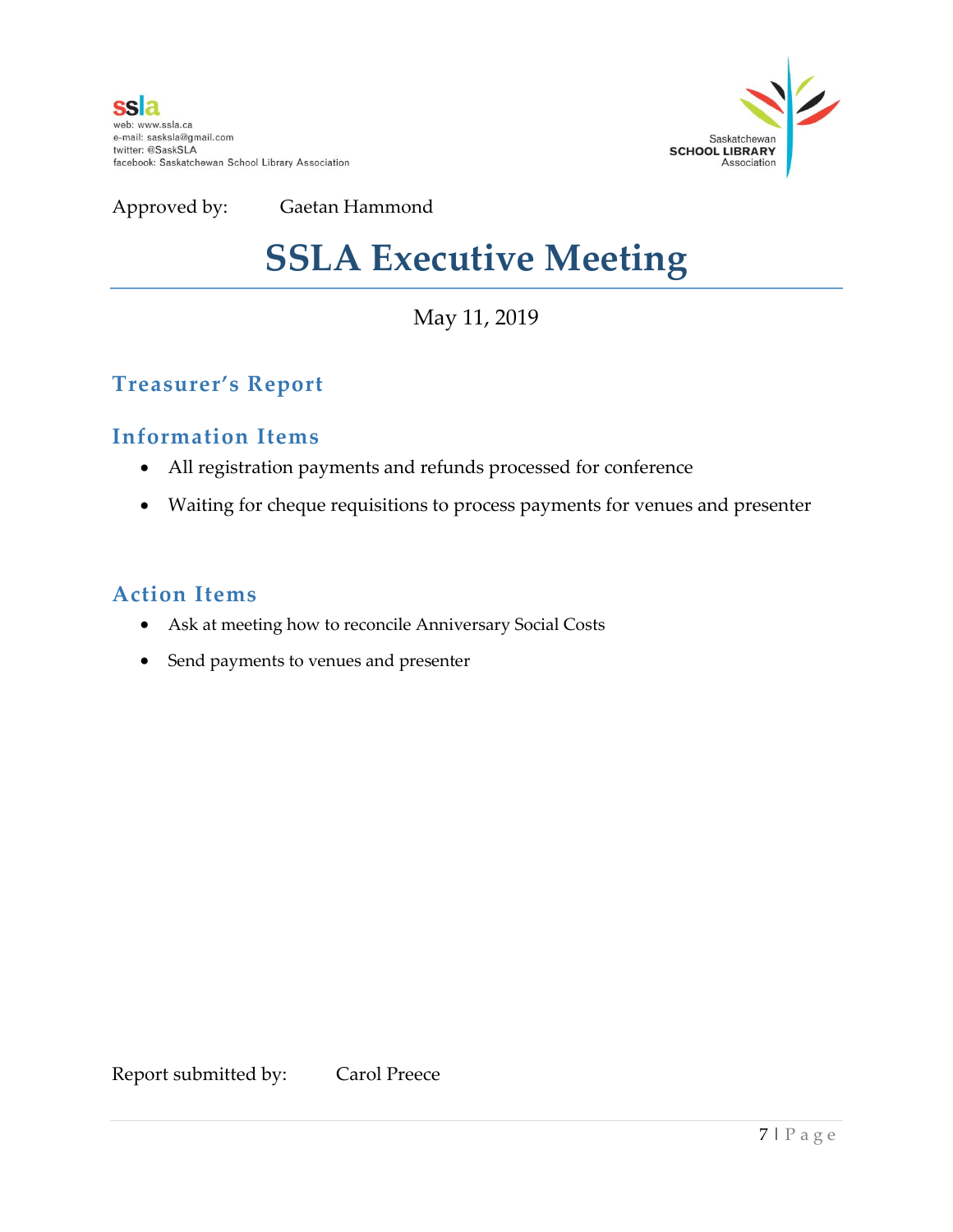

## **SSLA Executive Meeting**

May 11, 2019

## **SSLA Financial Report – Banking Summary**

| <b>Profit and Loss</b><br>March 5 - May 4, 2019 |              |  |
|-------------------------------------------------|--------------|--|
|                                                 |              |  |
| <b>INCOME</b>                                   |              |  |
| <b>Access Copyright</b>                         | 60.00        |  |
| Conference 2019                                 | 18,450.00    |  |
| <b>Interest</b>                                 | 3.27         |  |
| <b>Membership</b>                               | 2,880.00     |  |
| <b>Total Income</b>                             | \$21,393.27  |  |
| <b>GROSS PROFIT</b>                             | \$21,393.27  |  |
| <b>EXPENSES</b>                                 |              |  |
| <b>Bank charges</b>                             | 1.50         |  |
| Conference 2019 - Regina                        | 701.75       |  |
| Conference 2019 - Saskatoon                     | 505.45       |  |
| <b>CSL - School Library Advocacy</b>            | 250.00       |  |
| <b>Executive Meetings</b>                       | 454.56       |  |
| <b>Financial Record Keeping</b>                 | 89.91        |  |
| <b>Office expenses</b>                          | 18.90        |  |
| <b>Special Projects</b>                         | 19.34        |  |
| <b>Uncategorized Expense</b>                    | 523.92       |  |
| <b>Website Hosting Fee</b>                      | 727.62       |  |
| <b>Total Expenses</b>                           | \$3,292.95   |  |
| <b>OTHER EXPENSES</b>                           |              |  |
| <b>Paypal fees</b>                              | 577.60       |  |
| <b>Total Other Expenses</b>                     | \$<br>577.60 |  |
| <b>PROFIT</b>                                   | \$17,522.72  |  |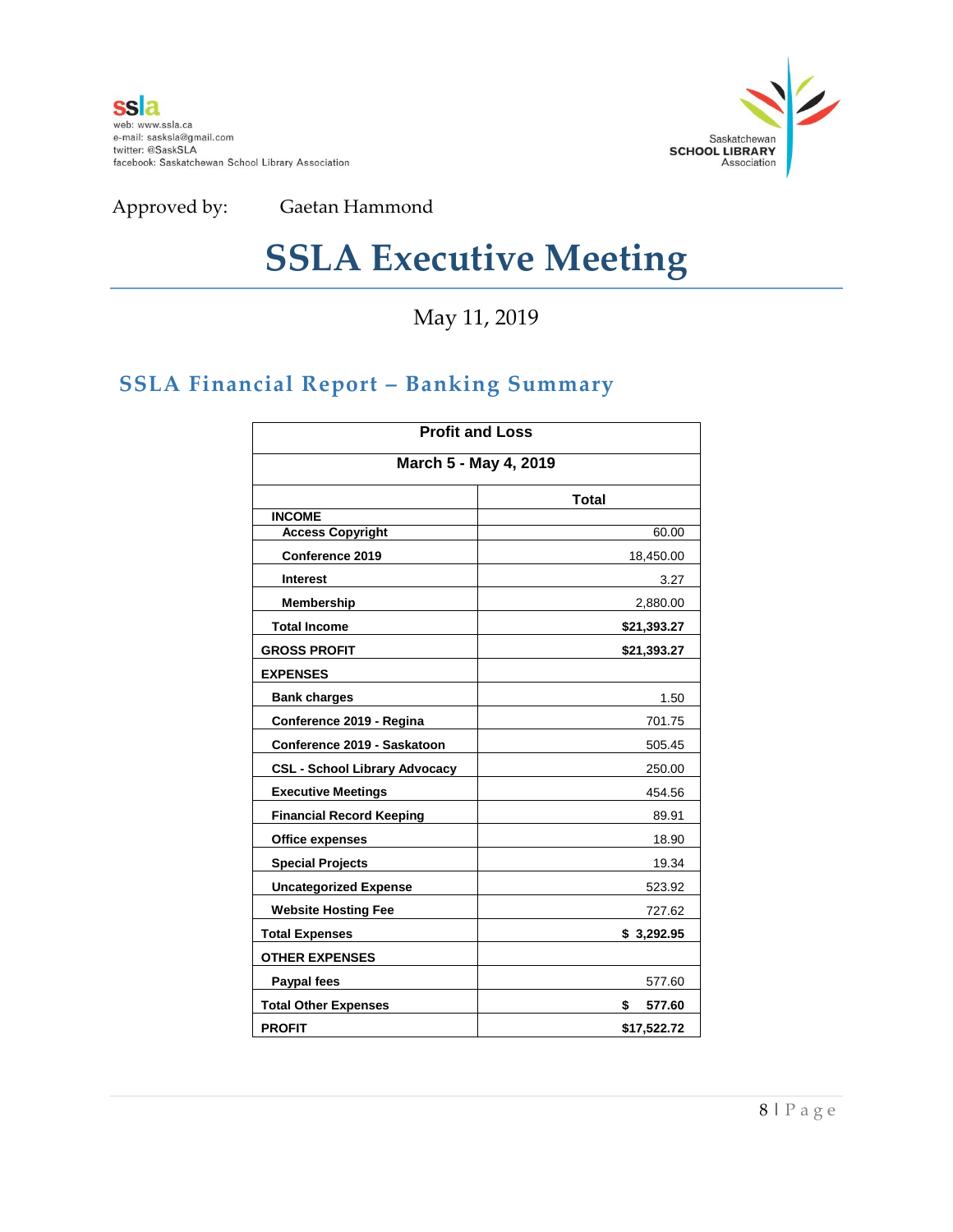**ssla** web: www.ssla.ca e-mail: sasksla@gmail.com twitter: @SaskSLA facebook: Saskatchewan School Library Association



Report submitted by: Carol Preece

Approved by: Gaetan Hammond

## **SSLA Executive Meeting**

## May 11, 2019

## **PD Councillor's Report**

### **Information Items**

- Ruth Culham workshops were held:
- o April 11, 2019 Saskatoon at Western Development Museum
	- 87 attendees excluding vendors and presenter
	- Response was positive for both presenter and venue
	- Meal and other aspects of venue were very good (sound issues quickly resolved)
- o April 12, 2019 Regina at EVRAZ Place, Queensbury Centre
	- 116 attendees excluding vendors and presenter
	- $\blacksquare$  Few issues:
		- o room set up long and narrow (not apparent in diagram)
		- o no vendor chairs/presenter table though not asked for initially (quickly appointed)
		- o food ran short, replenished when meal was essentially over
		- o several tables not cleared had to ask to be done
- 5 vendors (plus 1 additional sponsor unable to attend) = additional revenue of \$2300
- Had several issues with cancellations and/or late registrations. Do not have written policy in place nor did we post on website.

### **Action Items**

- Finalize totals for budget and update spreadsheet (prior to meeting as much as possible) once all bills are paid.
- Report for next year's AGM.
- Discussion to finalize decision regarding topic and format of Conference 2021 and who should be approached as speaker(s).

Report submitted by: Regan Williams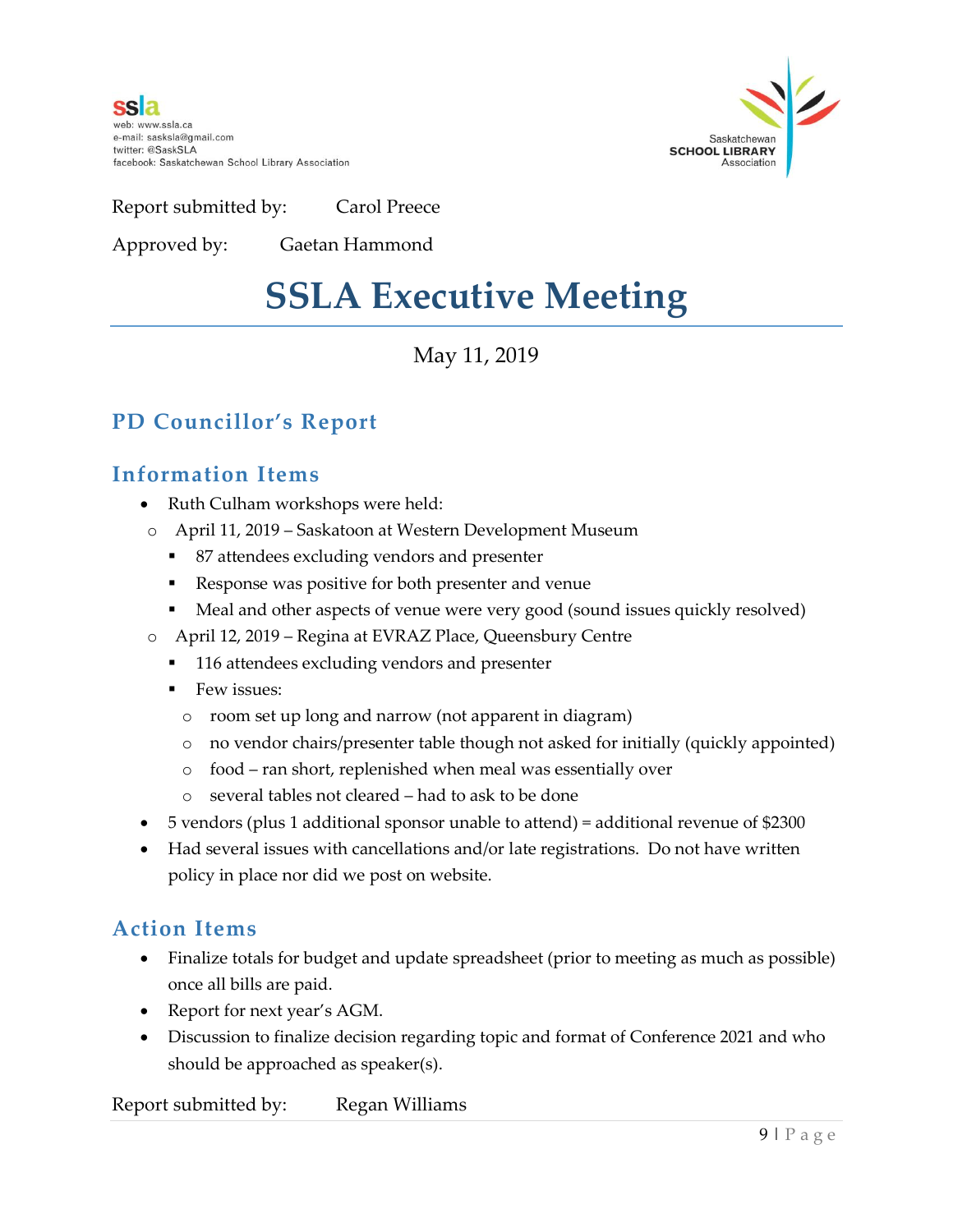

## **SSLA Executive Meeting**

May 11, 2019

## **Publications Councillor's Report**

### **Information Items**

- Working on content for the spring edition of *The Medium*
- Looking through archived articles for our "blast from the past" section.

### **Action Items**

 Looking for another teacher-librarian to interview for our "spotlight" section. If anyone has any ideas, please let me know and/or forward contact information.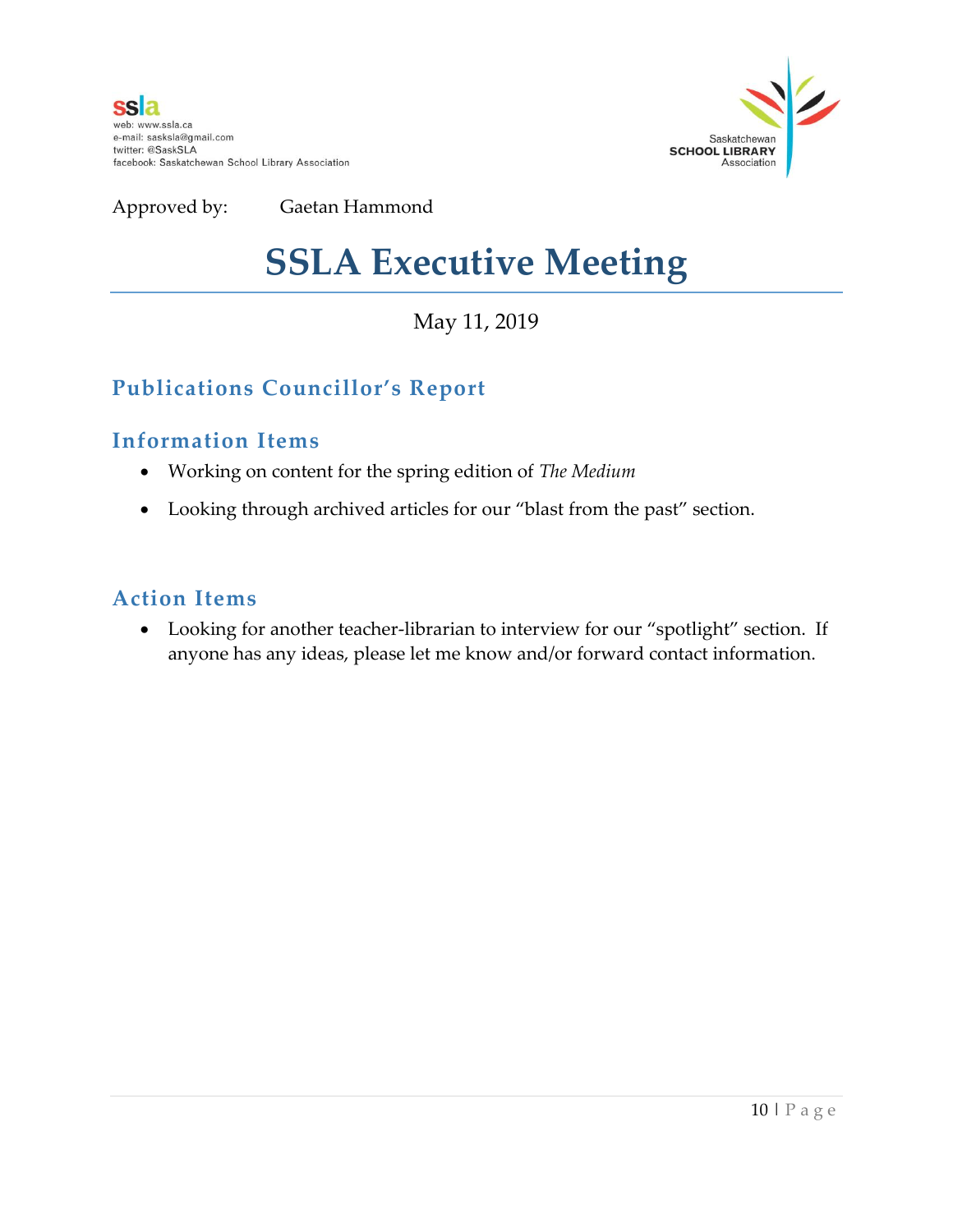**ssla** web: www.ssla.ca e-mail: sasksla@gmail.com twitter: @SaskSLA facebook: Saskatchewan School Library Association



Report submitted by: Katie Bell

Approved by: Gaetan Hammond

## **SSLA Executive Meeting**

May 11, 2019

## **Special Projects Councillor's Report**

### **Information Items**

 Carla and I need to meet and discuss how we will be going about things in the upcoming months. Plan is to meet on June 8, I hope.

### **Action Items**

Special projects grade 7-12 focus- continuing to contact teachers around the province.

Report submitted by: Hannah Patterson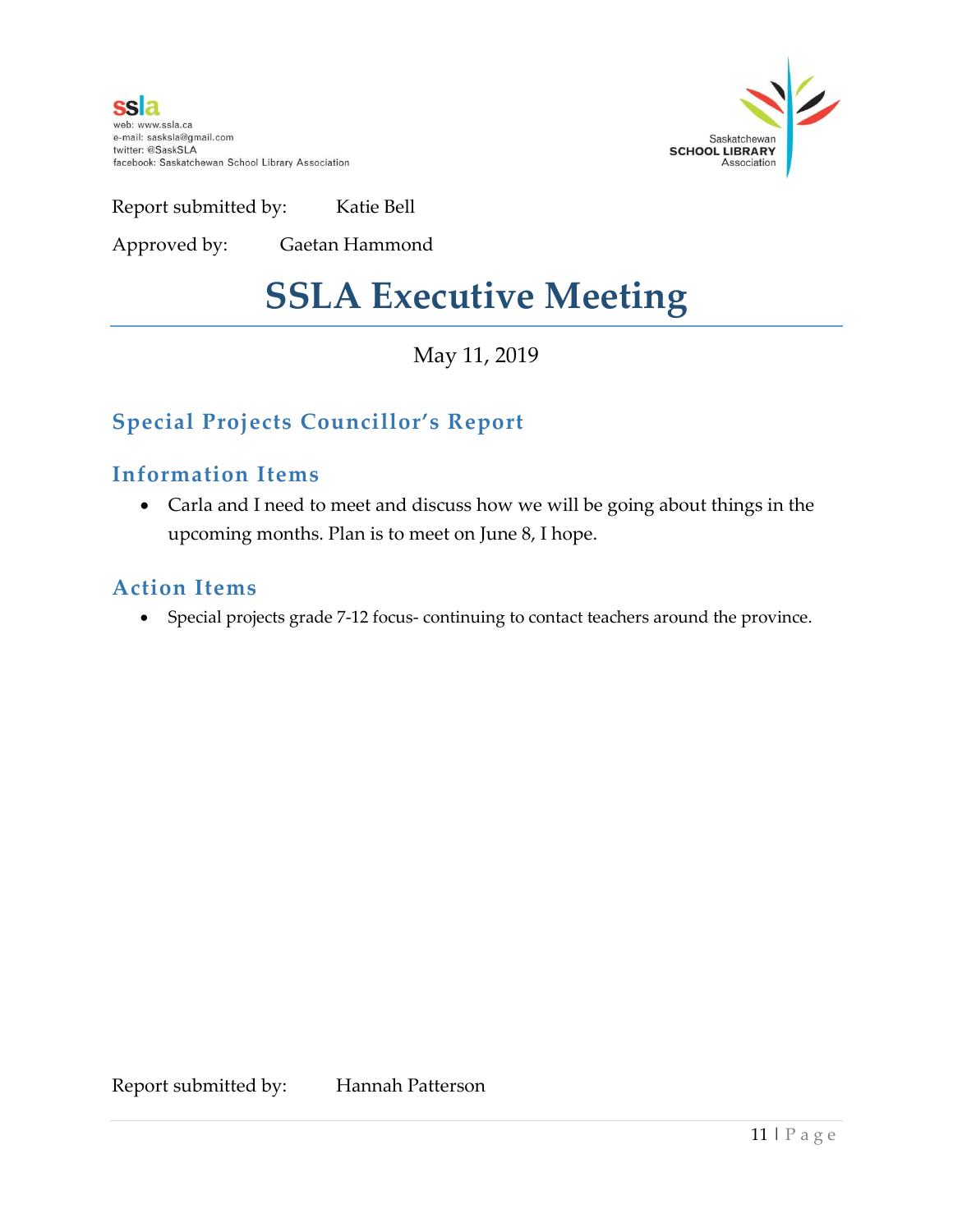



## **SSLA Executive Meeting**

### May 11, 2019

## **Secretary/Archivist/Membership's Report**

#### **Information Items**

Submitted minutes from AGM to Gaetan

#### **Action Items**

Review executive responsibilities for end of year; share with executive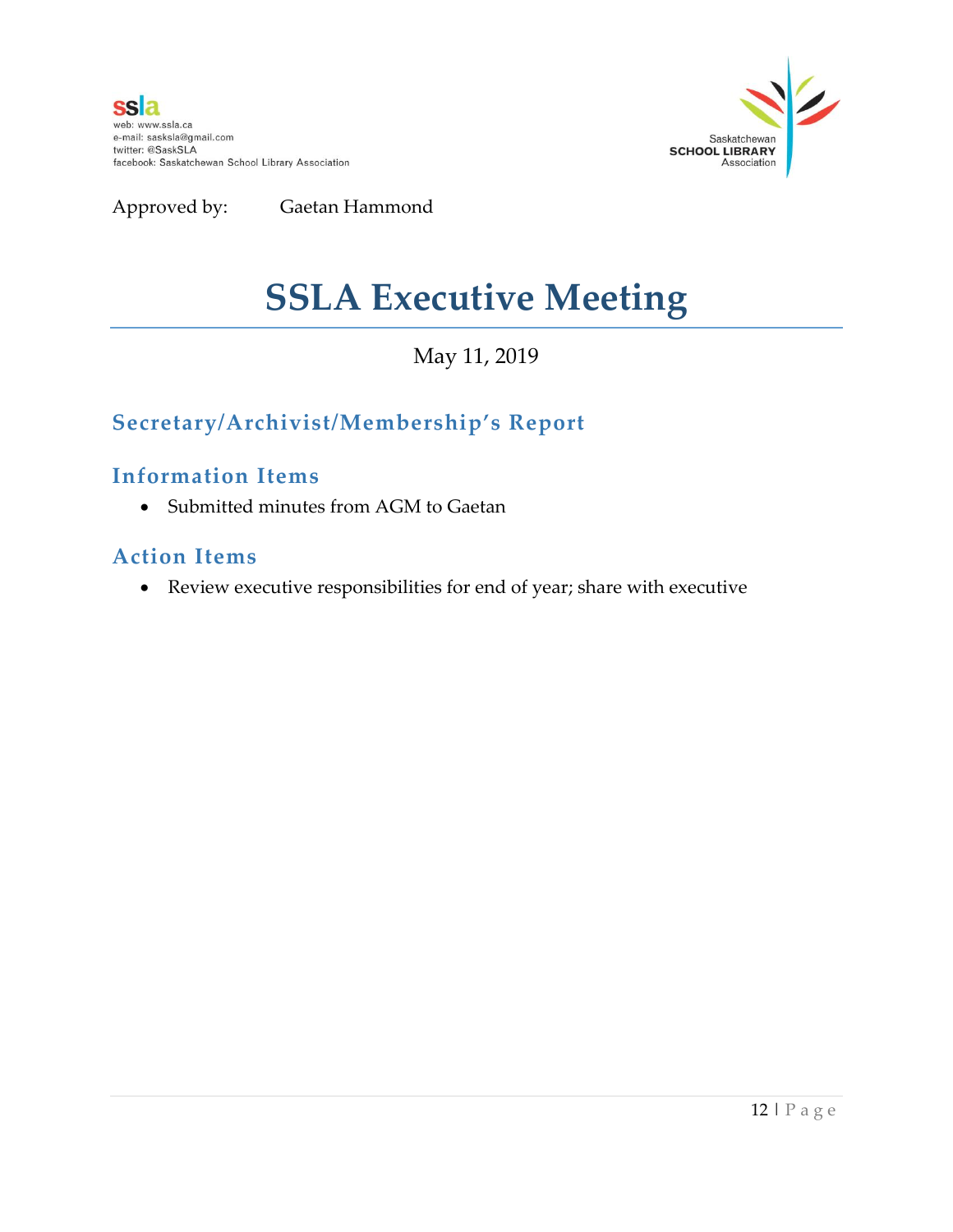



Report submitted by: Sophie Long

Approved by: Gaetan Hammond

## **SSLA Executive Meeting**

May 11, 2019

## **Correspondence**

#### **1. Canadian School Libraries**

CSL has released an online research toolkit: <http://www.canadianschoollibraries.ca/research-toolkit/>



Contents include: